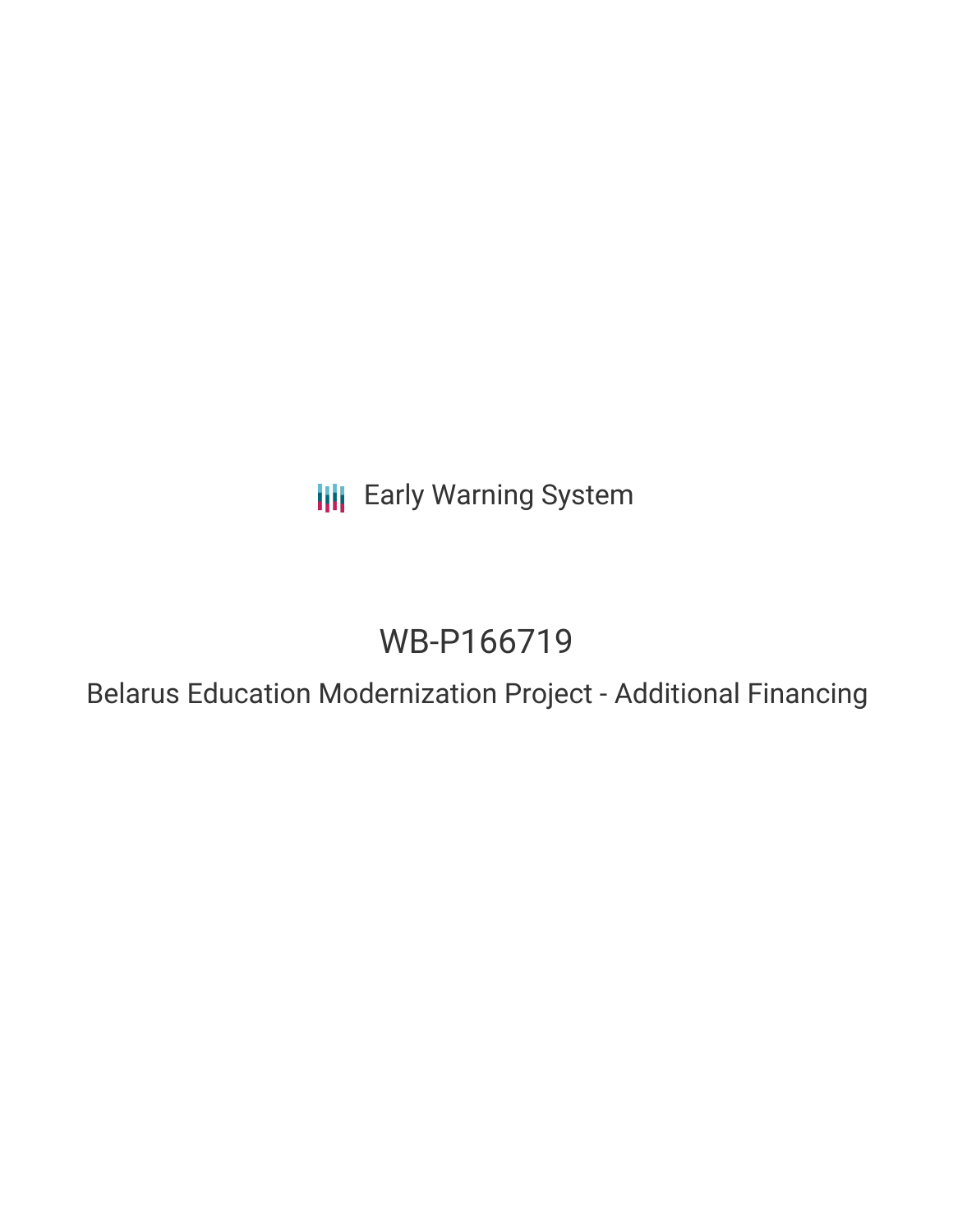

#### **Quick Facts**

| <b>Countries</b>               | <b>Belarus</b>                                     |
|--------------------------------|----------------------------------------------------|
| <b>Financial Institutions</b>  | World Bank (WB)                                    |
| <b>Status</b>                  | Proposed                                           |
| <b>Bank Risk Rating</b>        | B                                                  |
| <b>Voting Date</b>             | 2019-03-28                                         |
| <b>Borrower</b>                | Republic of Belarus                                |
| <b>Sectors</b>                 | Communications, Construction, Education and Health |
| <b>Investment Type(s)</b>      | Loan                                               |
| <b>Investment Amount (USD)</b> | \$102.35 million                                   |
| <b>Project Cost (USD)</b>      | \$102.35 million                                   |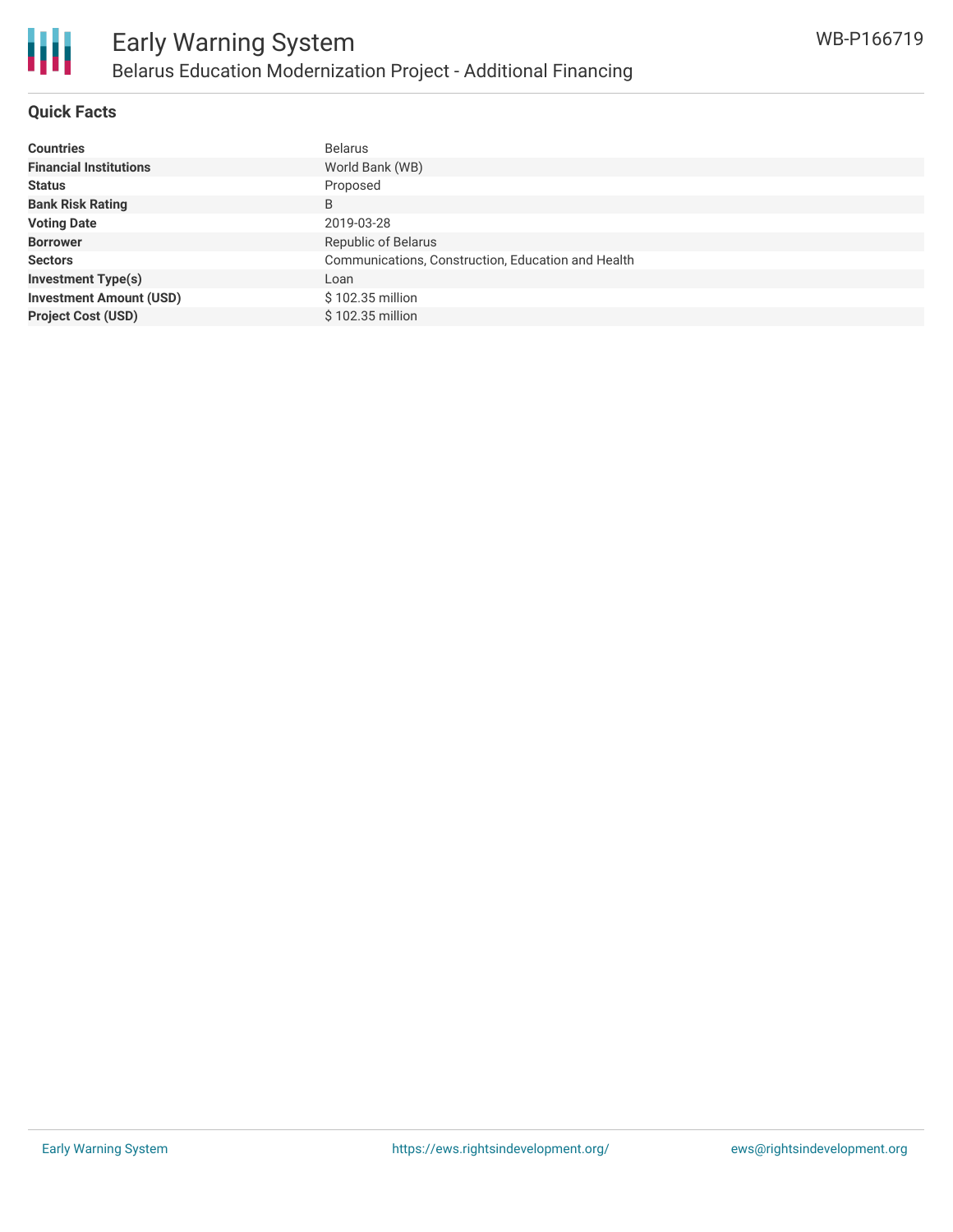

### **Project Description**

According to Bank documents, this project provides financing to increase access to quality learning environments in select general secondary schools, and to strengthen student assessment and education management information systems.

This includes increasing access to laboratory equipment and information technologies and using schools as community centers in the Vitebsk oblast.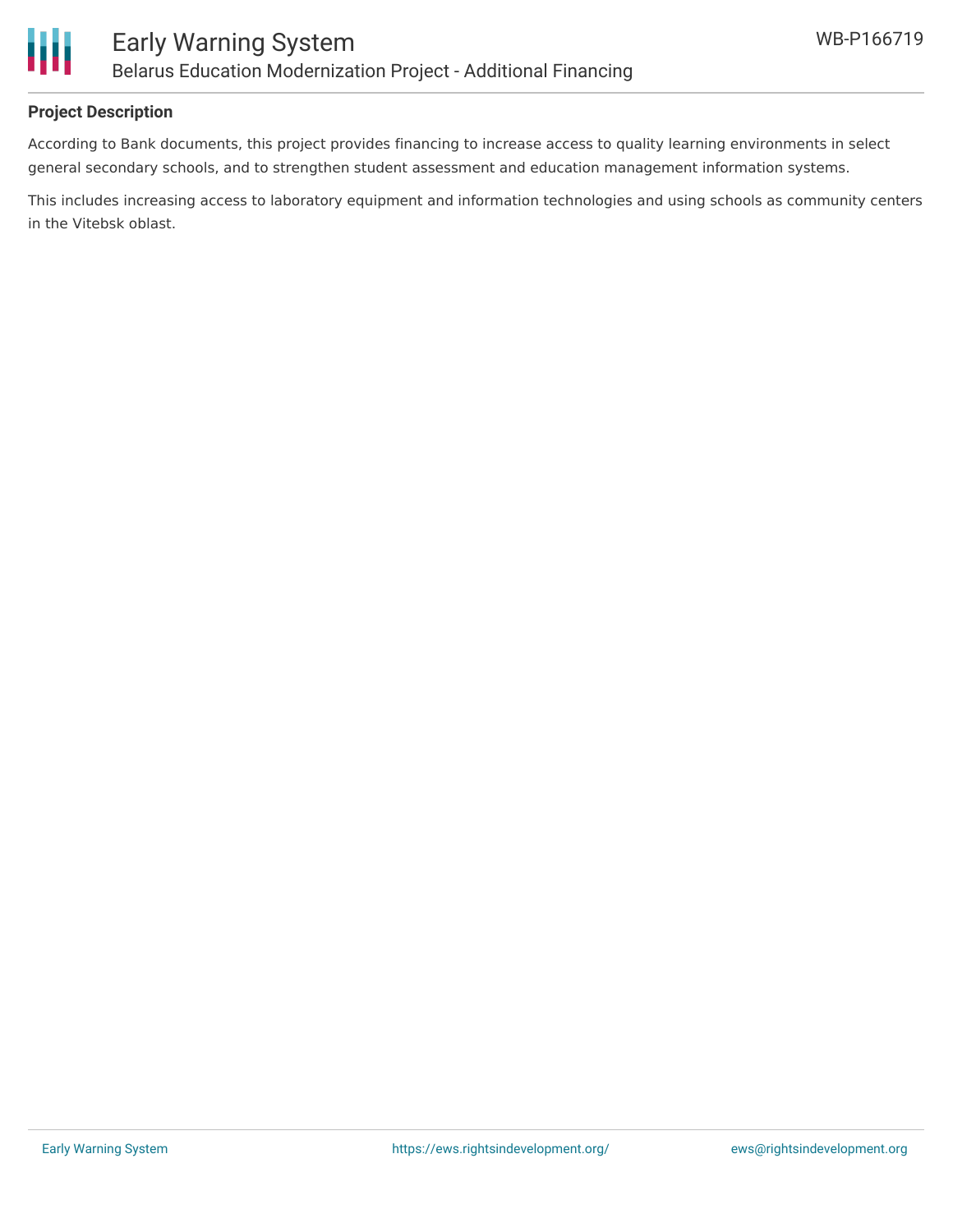

#### **Investment Description**

World Bank (WB)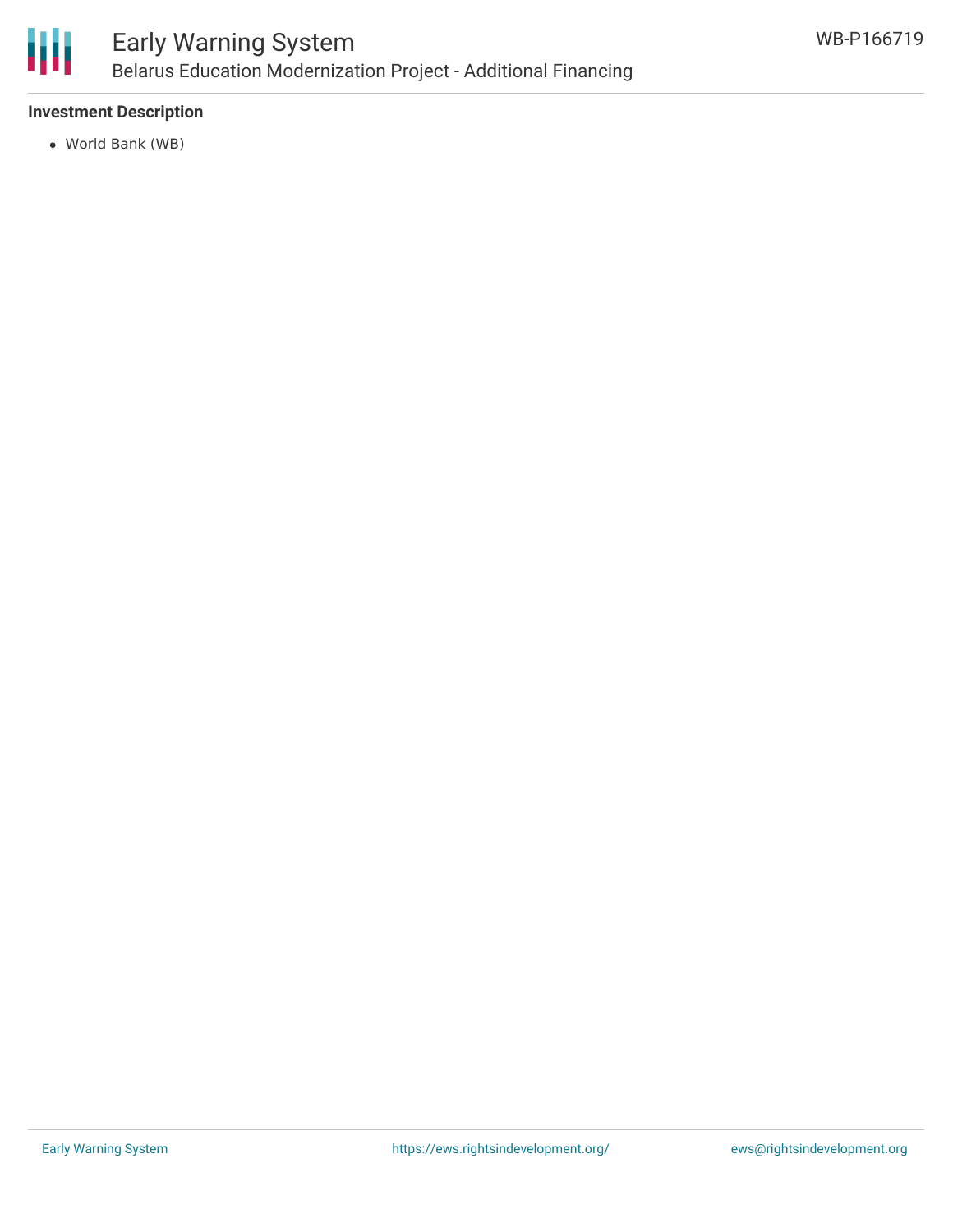

#### **Contact Information**

**World Bank** Tigran Shmis Senior Education Specialist

#### **Ministry of Education**

Mr. Sergei V. Rudy Deputy Minister [dmitrijj069@mail.ru](mailto:dmitrijj069@mail.ru)

#### **ACCOUNTABILITY MECHANISM OF WORLD BANK**

The World Bank Inspection Panel is the independent complaint mechanism and fact-finding body for people who believe they are likely to be, or have been, adversely affected by a World Bank-financed project. If you submit a complaint to the Inspection Panel, they may investigate to assess whether the World Bank is following its own policies and procedures for preventing harm to people or the environment. You can contact the Inspection Panel or submit a complaint by emailing ipanel@worldbank.org. You can learn more about the Inspection Panel and how to file a complaint at: http://ewebapps.worldbank.org/apps/ip/Pages/Home.aspx.